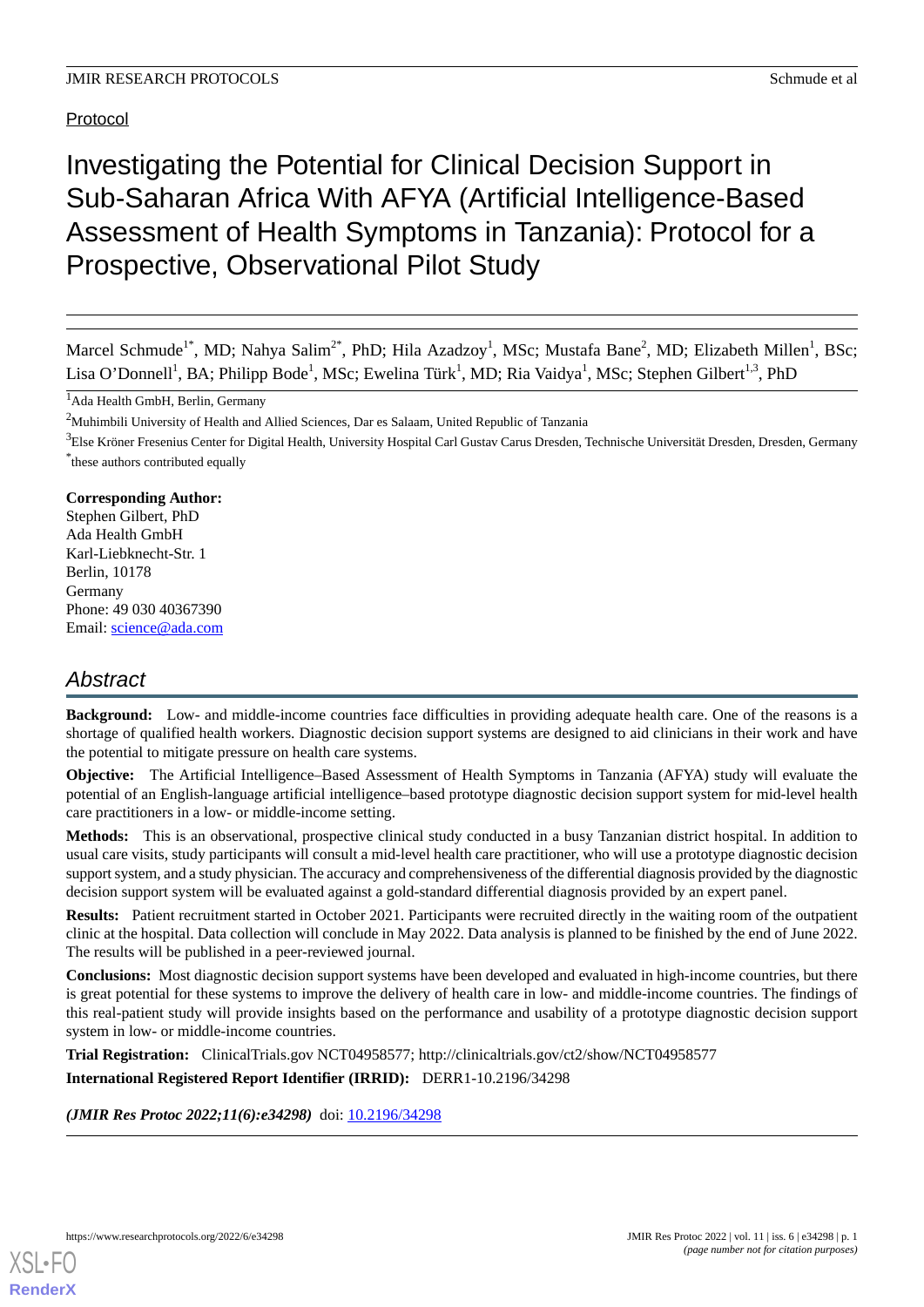# **KEYWORDS**

differential diagnosis; artificial intelligence; clinical decision support systems; decision support; diagnostic decision support systems; diagnosis; Africa; low income; middle income; user centred design; user centered design; symptom assessment; chatbot; health app; prototype

# *Introduction*

## **Background**

Basic health care is insufficient for an estimated 4 billion people worldwide due to a global shortage of up to 7.2 million health care workers, which is expected to increase to a shortage of 12.9 million workers by 2035 [\[1](#page-8-0)]. The shortages in sub-Saharan Africa will be among the most profound because of a scarcity of medical schools in the region and an overall lack of training [[1\]](#page-8-0). Additionally, poor clinical knowledge is a concern in regards to the level of care given worldwide [\[2](#page-9-0)]. A World Bank report found that 50% of rural health care workers were unable to diagnose 5 common conditions affecting patients in Tanzania [[3\]](#page-9-1). Clinical deficiencies lead to a high number of excess deaths in low- and middle-income countries (LMICs) that would be prevented by the provision of higher-quality health care [[4\]](#page-9-2). Clinical decision support systems (CDSSs), such as diagnostic decision support systems (DDSSs) can help to mitigate these problems. A few studies have investigated whether mobile phone–based CDSSs have enabled health care workers to provide better treatment, but thus far evidence is inconclusive [[5\]](#page-9-3). It is therefore important to undertake further research on this topic in order to assess the potential role of mobile device–based CDSSs.

CDSSs are often implemented in real clinical settings and used by health care providers (HCPs) to aid decision-making at the point of care or for a specific care situation. The usefulness of CDSSs can be measured according to many different types of outcomes, such as clinical and health care processes or user workload and efficiency [[6\]](#page-9-4). There is a great opportunity for CDSSs to improve patient outcomes with proper adherence; an example of these improved outcomes can be seen in one study, in which the final process composite score and patient satisfaction were higher in the patient group that used the CDSS compared to the group that did not [[7\]](#page-9-5). One great challenge to CDSS and DDSS adoption and their clinical benefits is system usability. These systems must be practical and useful in a manner that supports their ongoing use by HCPs; this is a consistent challenge with almost all CDSSs [\[8,](#page-9-6)[9](#page-9-7)].

#### **DDSS Evidence Base**

A number of studies have explored the use of DDSSs in high-income countries (HIC)  $[10]$  $[10]$ , where the rate of diagnostic error in clinical medicine is estimated to be as high as 15% to 50% [\[11](#page-9-9)]. A published systematic review of available DDSSs showed that they can provide accurate diagnostic suggestions [[10\]](#page-9-8), with a pooled accurate diagnosis retrieval rate of 70%. That review also presented preliminary evidence that small but significant improvements in physician diagnostic accuracy accompanied DDSS use. It has also been recognized, however, that many DDSSs provide long lists of suggested conditions, which might increase clinician uncertainty. Another barrier to DDSS uptake is the additional time required for their use. A

```
https://www.researchprotocols.org/2022/6/e34298 p. 2<br>
JMIR Res Protoc 2022 | vol. 11 | iss. 6 | e34298 | p. 2
```
 $XS$  • FC **[RenderX](http://www.renderx.com/)** systematic review by Riches et al [[10\]](#page-9-8) suggested that junior members of clinical teams, or those with less medical experience, input more data and were therefore more likely to benefit from the use of DDSSs. This is indicative of the potential of DDSSs in LMICs, where diagnoses are often made by HCPs with less formal medical training than medical doctors [[3\]](#page-9-1). Overall, the review concluded that differential diagnosis generators have the potential to improve diagnostic practice among clinicians; however, the literature that they reviewed also revealed many caveats that must be considered in the application of these systems and their further development. For example, it was reported that accurate diagnosis retrieval alone does not predict the uptake or effectiveness of differential diagnosis generators in clinical settings, as there are other relevant characteristics that can influence uptake and effectiveness, including the specificity of the list of diagnoses, the time required to use the system, its availability and access, and its cost-effectiveness [\[10](#page-9-8),[12](#page-9-10)[,13](#page-9-11)].

There have been fewer studies of DDSSs in LMIC settings. Although addressing diagnostic error is complex, suggested approaches and solutions include training in diagnostic techniques for clinicians and the use of electronic diagnostic aids, such as DDSSs, to augment the diagnostic abilities of doctors [\[10](#page-9-8)]. In a study conducted in Mexico that looked at a range of clinical patterns, a DDSS was shown to improve the diagnostic accuracy of family medicine residents for both rare and common illnesses alike; they achieved an accuracy of 82.4% (SD 8.5%) with the DDSS and 74.1% (SD 9.4%) without the DDSS [\[14](#page-9-12)].

DDSSs may have a role in upskilling health workers and in supporting doctors' decision-making in the medium term. However, health-related artificial intelligence solutions developed in and for high-resource settings should not simply be used in an LMIC setting without adequate clinical investigation. Due to their development in settings with different health care structures and health care worker education levels, and their development on a base of medical data biased toward these settings, one cannot simply extrapolate data from HICs to LMICs. Instead, it is important to carry out clinical evaluations that specifically demonstrate the safety and performance of the technology for individual LMIC settings and its underlying medical reasoning before its use can be extended to new LMIC locations and use cases.

# **Mid-level Health Care Workers**

This study will be conducted in a district hospital in Tanzania, where the main entry point for patients into the health care system is primary care [[15\]](#page-9-13). Primary care is delivered in an outpatient setting that includes dispensaries, health centers, and district hospitals [[16](#page-9-14)]. In Tanzania, the health care staff shortage is severe; staffing is estimated to be 52% of the actual need [\[17](#page-9-15)]. Mid-level health care workers compensate for the insufficiency of qualified medical doctors by carrying out some aspects of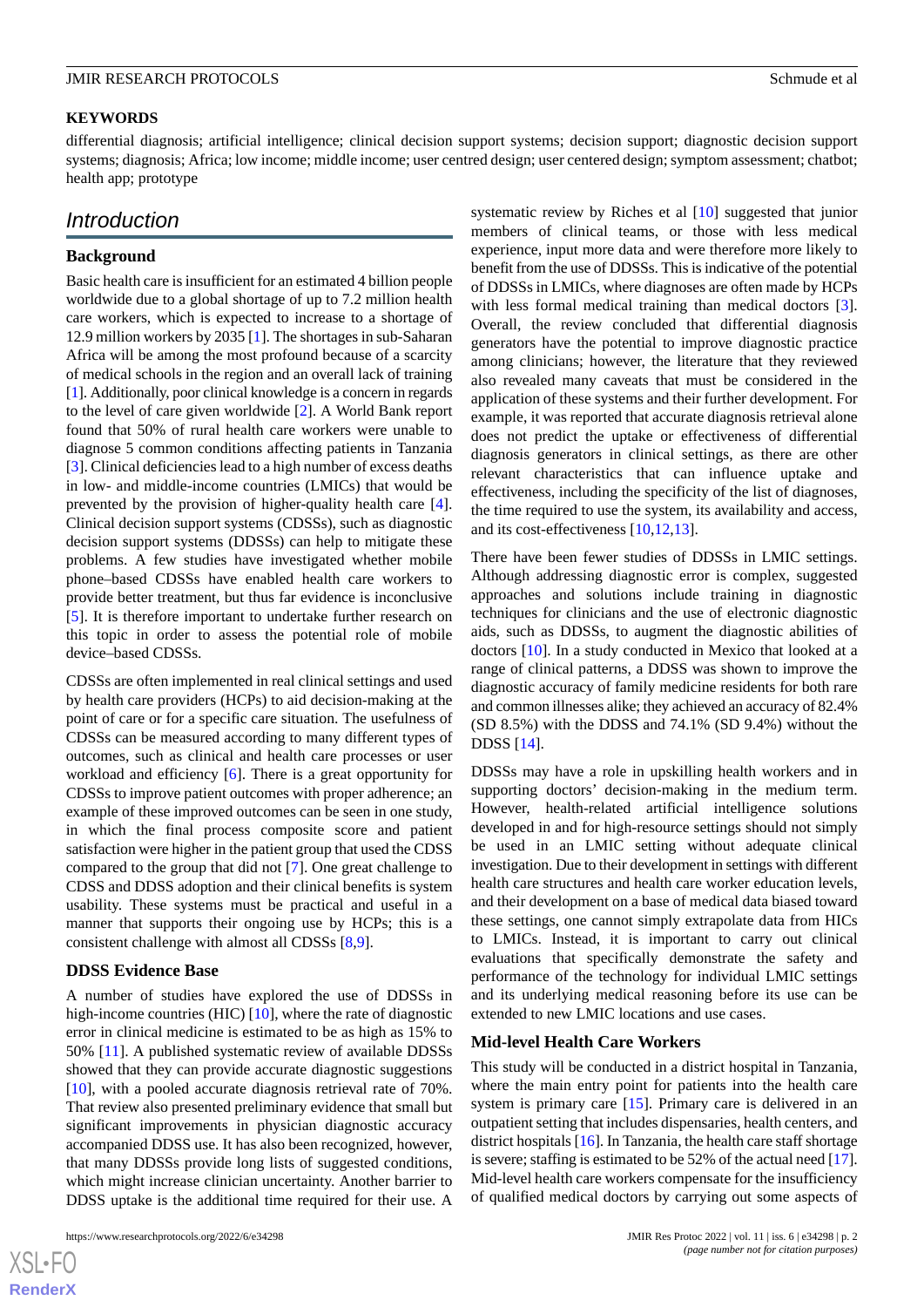the roles of doctors. Mid-level health care workers are a group predominantly found in LMICs [[18\]](#page-9-16). They are defined as health care workers who undergo shorter training than physicians, but who nonetheless perform some roles generally considered part of a physician's responsibilities [[18\]](#page-9-16). In Tanzania, mid-level health care workers include clinical officers (COs) and assistant medical officers (AMOs) [[19\]](#page-9-17).

After graduating from secondary school, COs receive 3 years of practical and theoretical training. A CO's responsibility is diagnosing and treating common conditions and performing minor surgeries. After gaining 3 years of practical experience, a CO can undergo a further 2 years of training to become an AMO. The position of an AMO involves a wider scope of medical practice; they can perform surgeries such as appendectomies and cesarean sections. Additionally, AMOs can act in leadership roles in medical facilities, especially in rural areas [[19\]](#page-9-17). The prototype DDSS in our study will be used by COs. If there is no CO available for the patient consultation, then it will be used by an AMO. By evaluating the use of the prototype DDSS by mid-level HCPs, we aim to assess its potential to improve the performance of HCPs who have received less medical training than fully-qualified medical doctors.

### **Objective and Hypotheses**

This study is part 2 of the AFYA (Artificial Intelligence-Based Assessment of Health Symptoms in Tanzania) study series [[20\]](#page-9-18). The current study will explore the potential of the prototype DDSS to empower HCPs in LMICs. The objective is to measure to what degree the prototype DDSS can enhance the diagnostic accuracy of mid-level HCPs. This will be done by comparing, in an observational study setting, the diagnostic accuracy of HCPs who use the study tool to HCPs performing usual care, henceforth referred to as usual HCP, and by comparing the accuracy of diagnoses submitted before and after input from the DDSS. Since impracticality is a common barrier to CDSS adoption [[8](#page-9-6),[9\]](#page-9-7), we will also collect qualitative data on the usability, usefulness, and acceptance of the prototype DDSS. These measurements will provide insights on the appropriateness of the prototype DDSS interface.

There are two study hypotheses: (1) a "chatbot"-based DDSS, which is similar to a symptom assessment app (SAA) as it asks a series of questions about the patient's symptoms using a sequential "question flow," is an appropriate interface for improving the accuracy of decision-making by mid-level HCPs in sub-Saharan Africa; and (2) the diagnostic accuracy of mid-level HCPs will be improved by the use of a "question flow" DDSS based on a chatbot.

# *Methods*

 $XS$ -FO **[RenderX](http://www.renderx.com/)**

This study is the second of 2 studies in the AFYA study series, and is a prospective, 2-arm observational study conducted at Mbagala Rangi Tatu Hospital, Dar es Salaam, Tanzania. The first study was a general, prospective, observational assessment of a symptom assessment platform named "Ada" (Ada Health GmbH) that is used directly by patients. That study used the same clinical setting as the present study and a separate clinical study protocol that has been described previously [[20\]](#page-9-18).

The development of the trial protocol was conducted in accordance with the current Standard Protocol Items: Recommendations for Interventional Trials (SPIRIT) guidelines ([Multimedia Appendix 1](#page-8-1)) [\[21](#page-9-19)].

# **The Ada Prototype DDSS Specifications and Rationale of Use**

The prototype DDSS evaluated in this study is being developed through an iterative user-centered design approach [\[22](#page-9-20)]. It has been modified from a CE (Conformité Européenne)-marked SAA [[23\]](#page-9-21) that was developed to provide laypeople the opportunity to determine what might be causing their health problems.

As part of the iterative user-centered process, we have explored different tools reported in various past studies, including by a study conducted in a British primary care waiting room that investigated the usability, acceptability, and utility of an SAA [[24\]](#page-10-0), a study conducted in a German emergency department that assessed urgent-care advice provided by an SAA [\[25](#page-10-1)], and another study in a German emergency department that gathered patients' relevant symptoms and presented them to their physicians [\[26](#page-10-2)]. Additionally, Ada Health GmbH has developed a prototype HIC DDSS that uses the same underlying Ada medical intelligence platform but does not utilize a chatbot interface; it allows HCPs to update symptoms in real time without relying on a question flow. It also allows HCP-level clinical symptom and test-finding information to be entered. We have conducted careful formative usability research in collaboration with academic expert centers; this has also contributed to the iterative user-centered design process [[27\]](#page-10-3). This HIC HCP-facing DDSS has shown potential for assisting early diagnosis of rare diseases [[28\]](#page-10-4), with the potential for economic benefits to health care systems [\[29](#page-10-5)] and potentially longer-term transformational benefits for rare disease management [[30\]](#page-10-6). In cooperation with usability researchers and user interface designers, we have incorporated the findings from these studies into the further development of a DDSS prototype.

We determined that the HIC prototype DDSS explored in past studies [[27-](#page-10-3)[29](#page-10-5)] may not be optimal for low-resource settings, as it is less suited to the mobile phone interface and relies on physician training for effective use. We therefore explored the development of a simpler chat-based DDSS for lower-income settings, where the question-flow prompting of the HCP could provide clinical histories and diagnostic benefits.

The prototype DDSS used in this study was created for use by LMIC health care workers, initially in an observational clinical study setting, to investigate the hypotheses of this study and to further understand the DDSS requirements of mid-level HCPs. The "chatbot" prototype DDSS interface asks the HCP to enter the patient's age and their presenting complaint, followed by basic health information, such as the presence or absence of diabetes and hypertension, smoking, and pregnancy status (if relevant). It then asks a series of questions about the patient's symptoms, with the optimal question asked at each point of the question flow so as to determine the most relevant information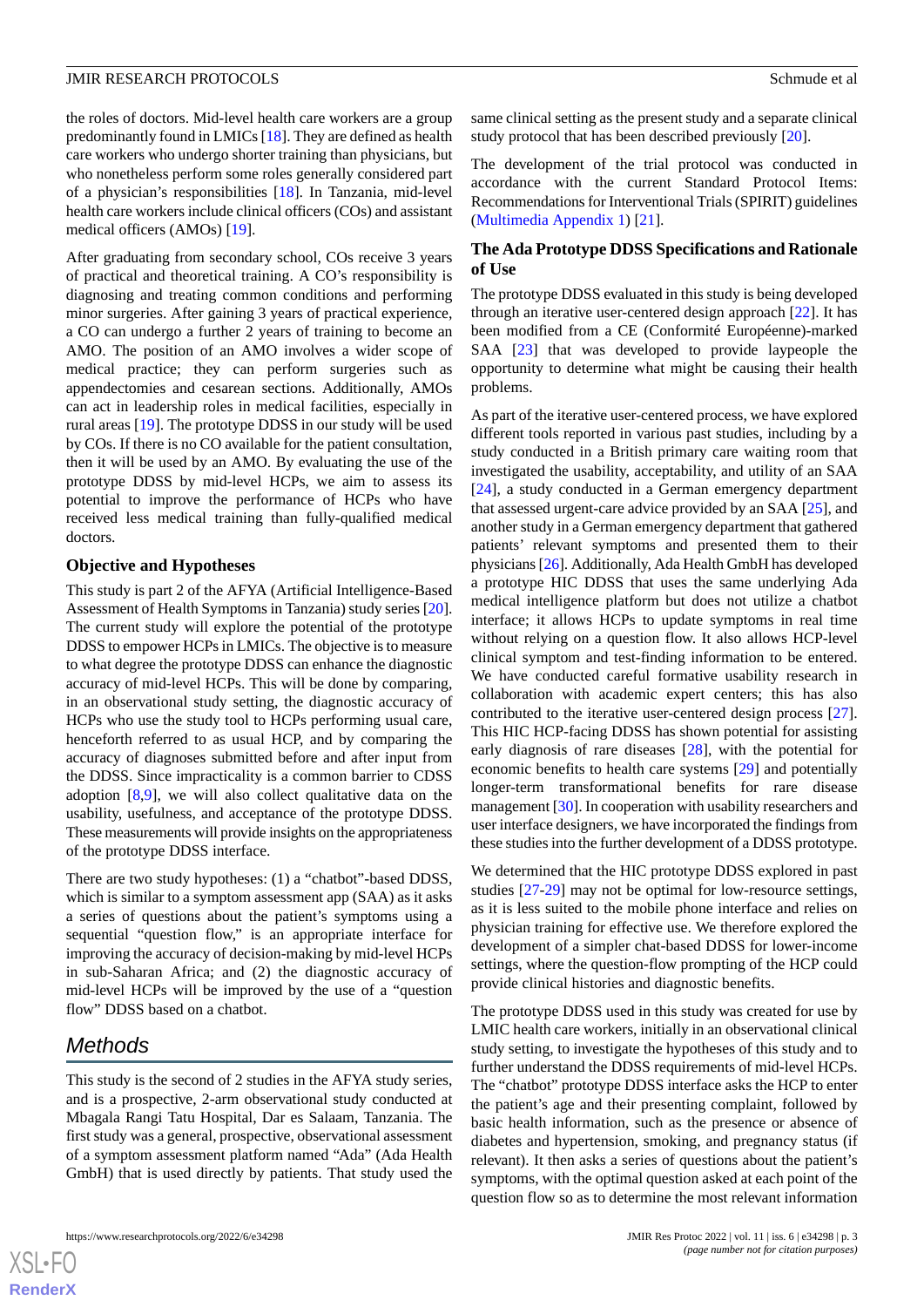in a manner that is dynamically updated based on each answer provided by the patient. In this study, the chatbot is used on a handheld tablet, but it can be used in real world settings on any device with an internet connection, including smartphones,

desktops, and laptops. The prototype DDSS will use the English language. This was decided after consultation with the HCPs involved in the study. The user interface of the study tool can be seen in [Figure 1.](#page-3-0)

<span id="page-3-0"></span>**Figure 1.** Screenshots showing the user interface of the tool in this study.



Dynamic questioning is delivered by the system's underlying medical intelligence using a medical knowledge base built by medical doctors to define a Bayesian network. This Bayesian network allows approximate inference to be carried out. Based on a user's answers, the system dynamically decides which questions to ask next in order to generate a list of potential conditions [\[24](#page-10-0)]. In this study, the Ada assessment was used to help mid-level HCPs gain relevant insights into the patient's condition during their consultation by asking questions about the patient's symptoms in an order determined by the system's underlying reasoning engine. After the assessment, the HCP received a list of possible "condition suggestions" determined by the reasoning engine based on the patient's presenting complaint and their symptoms. Along with these condition suggestions, the HCP was provided with additional information regarding the presentation of the disease, so that the HCP was able to make a more informed diagnosis.

The accuracy and comprehensiveness of the Ada platform has been validated in several studies of the Ada SAA [[31](#page-10-7)[-33](#page-10-8)]. In 2020, the Ada SAA, which uses the same medical reasoning as the prototype DDSS, was shown to be market leading in the accuracy of its condition suggestions and urgency advice compared to 7 other SAAs, and it had condition suggestions and safety performance comparable to United Kingdom general medical practitioners [\[31](#page-10-7)]. In a more recent study comparing 12 tools, the Ada SAA had the highest diagnostic accuracy at the first diagnosis (72%), while the next best SAAs achieved accuracies of 68% and 59.5%, respectively. Overall, the mean accuracy of all 12 SAAs was 37.7% [[33\]](#page-10-8). When evaluating urgency advice, the Ada SAA was rated third best, with an accuracy of disposition of 64% (accuracy was 90% and 66.7%, respectively, for the first- and second-best SAAs), while the mean accuracy achieved by all SAAs was 57.7% [\[33](#page-10-8)].

## **Study Optimization Phase**

Before continuing on to the pilot study, there will be a feasibility and process optimization phase in which 15 patients will be recruited. This phase is for the optimization of general study procedures, patient tracking, and information recording in the busy clinical environment. In this phase, we will also be able to determine if staff training has been adequate and if the assessment is properly optimized for use by health care workers. Any deficiencies in the study process or staff training will be identified and a period of up to 2 weeks will be allowed for the rectification of any identified issues. Usual care for the patients will not change, and the data from these patients will not be included in the study analysis. After the optimization phase, at least 50 patients will be recruited for the pilot study.

### **Patient Population and Eligibility Criteria**

In this study, children, adolescents, and adults who arrive at the study site will be assessed for eligibility. The study site will be a busy district hospital waiting room at Mbagala Rangi Tatu Hospital in Dar es Salaam, Tanzania. Any person who enters the clinic and is willing or able to provide consent will be included, except for (1) patients who are not capable of completing a health assessment (eg, due to mental impairment, inebriation, or another incapacity) (2) patients with severe injury or illness that requires immediate treatment, or (3) patients with traumatic injury. Data from patients dropping out of the study or deviating from the protocol will be excluded from analysis.

In order to ensure that the study has a sample of patients with a comprehensive spectrum of symptom constellations and conditions, inclusion of patients will be monitored throughout the study; doing so will ensure that this pilot study does not just provide detailed testing for the most commonly presenting patient scenarios, but also provides testing for the performance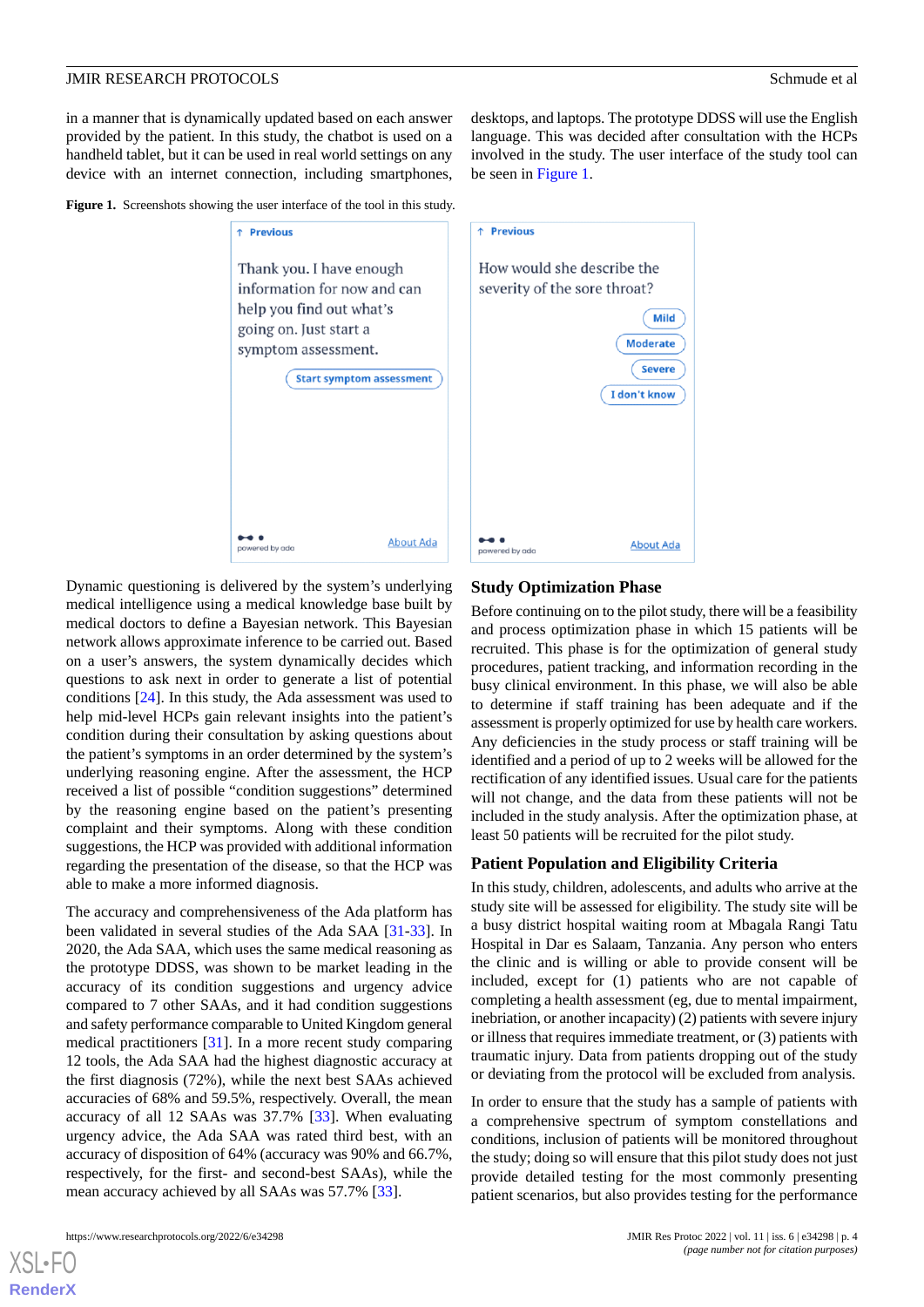of the prototype DDSS for a broad range of medical conditions. There will be a target of enrolling between 2 to 5 patients for conditions related to (1) abdominal pain or gastrointestinal issues, (2) the lower respiratory system, (3) the upper respiratory system, (4) mental health, (5) vision, (6) orthopedic issues, (7) the cardiovascular system, (8) the genitourinary system, (9) the neurological system, (10) the skin, (11) obstetrics and gynecology, and (12) the ear, nose, and throat. We plan to include at least one adult and one child in each category, where reasonable, and once a total of 5 patients have been enrolled for a given category, no further patients will be included. In cases in which the presenting complaint does not match the condition category with which the patient is ultimately diagnosed, the physician's diagnosis will be aggregated on a dashboard adapted to optimize recruitment according to the categories listed above.

The maximum of 5 patients in one condition category is only an aim, but one that should be readily attainable. The study trackers hired for this study, that is, the workers who will recruit the patients, have CO and nurse midwife education and training, meaning that they are able, to a great extent, to determine these classifications.

# **Interventions**

This is an observational, prospective study. There will be no experimental or control interventions.

# **Description of Study Visits and Assessment Schedule**

The patient's journey in the study will consist of 3 stages [\(Figure](#page-4-0) [2](#page-4-0) shows an overview).

<span id="page-4-0"></span>**Figure 2.** The patient journey in the study. Step 1: using the study tool, a differential diagnosis list is created by the study health care practitioner (clinical officer or assistant medical officer). Step 2: using a structured electronic case report form (eCRF), the patient consults with the usual health care practitioner for the determination of a diagnosis. Step 3: using a structured eCRF, the patient consults with a study physician to confirm the findings in step 2 with higher objectivity and a gold standard diagnosis. DDL: differential diagnosis list; pDDSS: prototype diagnostic decision support system.



### **Patient Presenting to the Clinic (Recruitment Process)**

For the recruitment process, the study staff will work in close cooperation with the hospital staff in order to identify potentially eligible patients in the waiting room. Patients assessed as potentially eligible will be approached by the study staff. The study staff will provide them with detailed information about the study and obtain written informed consent if the patients decide to enroll in the study. In addition to their parent's or caretaker's consent, children aged between 9 and 18 years will be requested to sign an assent form themselves. Enrolled patients will receive a unique study ID that is not part of the usual health care record and will be allocated alternately to the 2 study arms.

### **Ada Assessment by Study HCP (Stage 1)**

After the recruitment process, the patients will consult with a study HCP, who is a mid-level HCP and will not be involved in the patient's care. The study HCP will assess the patient using the prototype DDSS and create a differential diagnosis list.

Depending on the patient allocation, there will be a difference in the synthesis of the final differential diagnosis list in the assessment [\(Figure 3](#page-5-0)): In arm 1, the study HCP will submit a preliminary list before seeing the prototype DDSS's condition suggestion list. Once the preliminary list is submitted, the study HCP cannot change it. After being able to review the preliminary list and the prototype DDSS's condition suggestion list, the study HCP will pick his or her top 5 differential diagnoses from both lists and submit a final differential diagnosis list. Conversely, in arm 2, the study HCP will see the prototype DDSS's condition suggestion list before submitting a final differential diagnosis list. This will give the study HCP the opportunity to consider differential diagnoses from the prototype DDSS and add their own differential diagnoses to create a final differential diagnosis list. The degree to which these lists match the gold standard diagnoses will be judged in a later step by an unbiased physician panel, after the completion of patient recruitment and study data recording.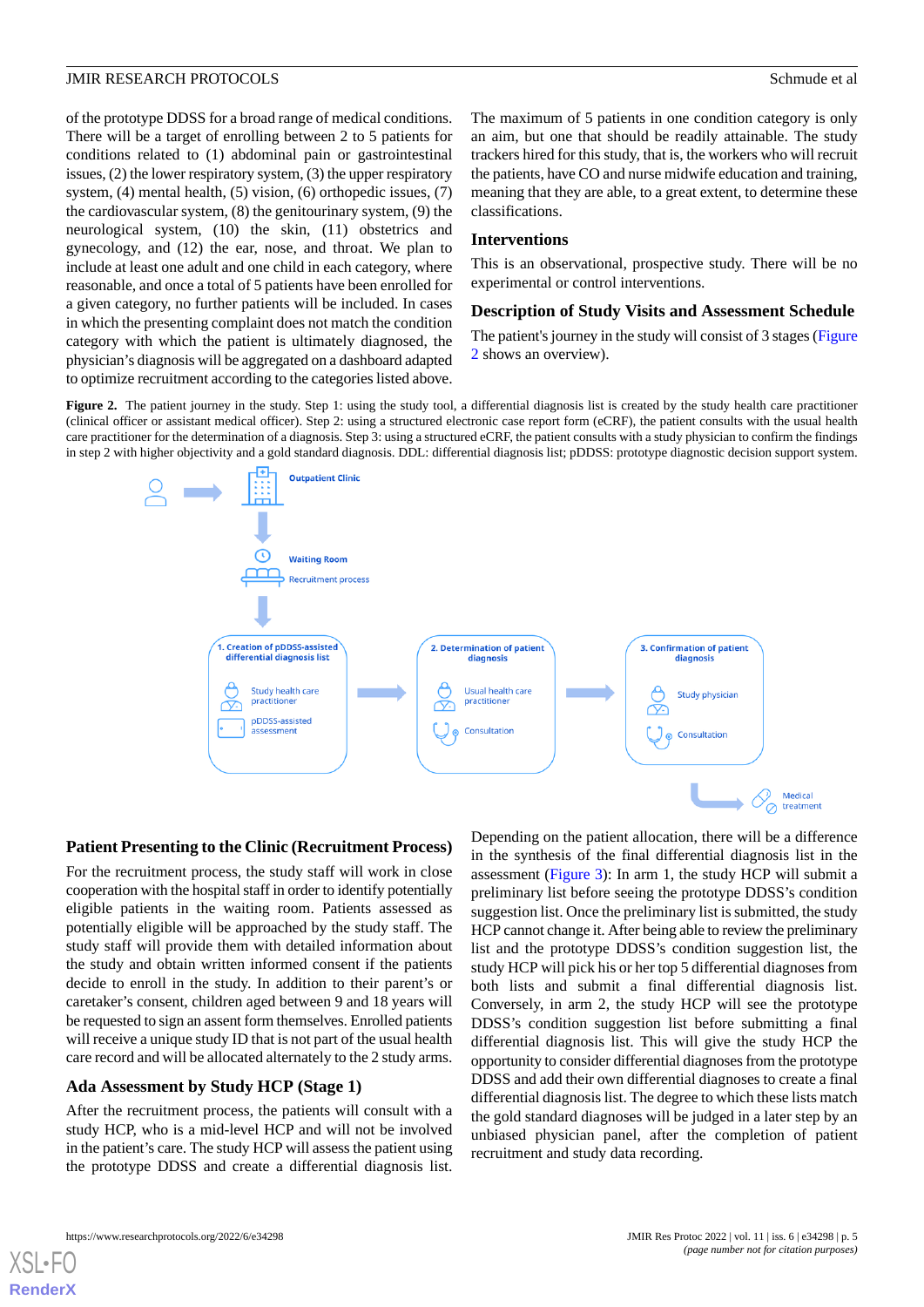<span id="page-5-0"></span>**Figure 3.** Comparison of study arms in stage 1. pDDSS: prototype diagnostic decision support system; DDL: differential diagnosis list.



Our limit of 5 differential diagnoses is a pragmatic limit based on Ada's limit of 5 condition suggestions; it is similar to the approach taken in many other papers in the medical literature, which have used comparisons with a gold standard diagnosis and a maximum of 5 to 10 differential diagnoses [\[33](#page-10-8)-[35\]](#page-10-9). The reasoning for this is that the length of a diagnostic list has been found to be a key predictor of accurate diagnosis retrieval; long diagnostic lists are less specific and hence problematic for clinicians using differential diagnosis tools in a busy clinical setting  $[10]$  $[10]$ .

# **Patient Examination by Usual HCP (Stage 2)**

Having finished step 1, the patients will continue on to a consultation with a usual HCP. In this step, the patient's diagnosis and a further diagnostic plan for them will be determined as a part of usual care. The usual HCPs will be COs, AMOs, or medical doctors. The usual HCPs in stage 2 will not be the same HCPs that performed the interview in stage 1. During the consultation, the usual HCPs will fill out a standardized electronic form and a structured consultation report form through a tablet-based electronic case report form (eCRF). Afterwards, they will complete the standard hospital forms, record vital signs, and request laboratory or diagnostic procedures as part of usual care.

# **Patient Examination by Study-Provided Physician (Stage 3)**

After laboratory and diagnostic procedures, the patient will proceed to a consultation with a study-provided physician. This physician will, as in Stage 2, complete a structured consultation

form through a tablet-based eCRF. The results of this consultation will amend the one from stage 2 in the gold standard panel. Adding a study physician not involved in the patient's care to confirm the patient's diagnosis ensures a higher degree of objectivity in the generation of the gold standard. The study physician will be able to refer to the usual HCP's notes from stage 2, although this will be only allowed at the end of the consultation in order to minimize bias and ensure patient safety.

Although the interaction time between health care staff and the patient in the investigation will be about three times as long as the standard hospital process, this extra time will be compensated for by the study participants being moved forward in the waiting-room queue for examination, clinical testing, and receiving test results (when relevant). The overall effect is that the study participants will have a longer period of interaction at the clinic (with study trackers and study physicians), but will have a similar total visit length at the clinic (ie, less passive waiting time in the waiting room).

#### **Measurement Methods**

Overall, there will be 5 stages in the process of data collection and physician panel assessment [\(Figure 4](#page-6-0) shows an overview). The first 3 stages in this process have already been described: (1) the study HCP will use the prototype DDSS; (2) the patient will consult with a usual HCP; and (3) the patient will consult with the study-provided physician. There are then 2 additional steps: (4) generation of a differential diagnosis by the physician panel, and (5) matching of conditions by the physician panel.

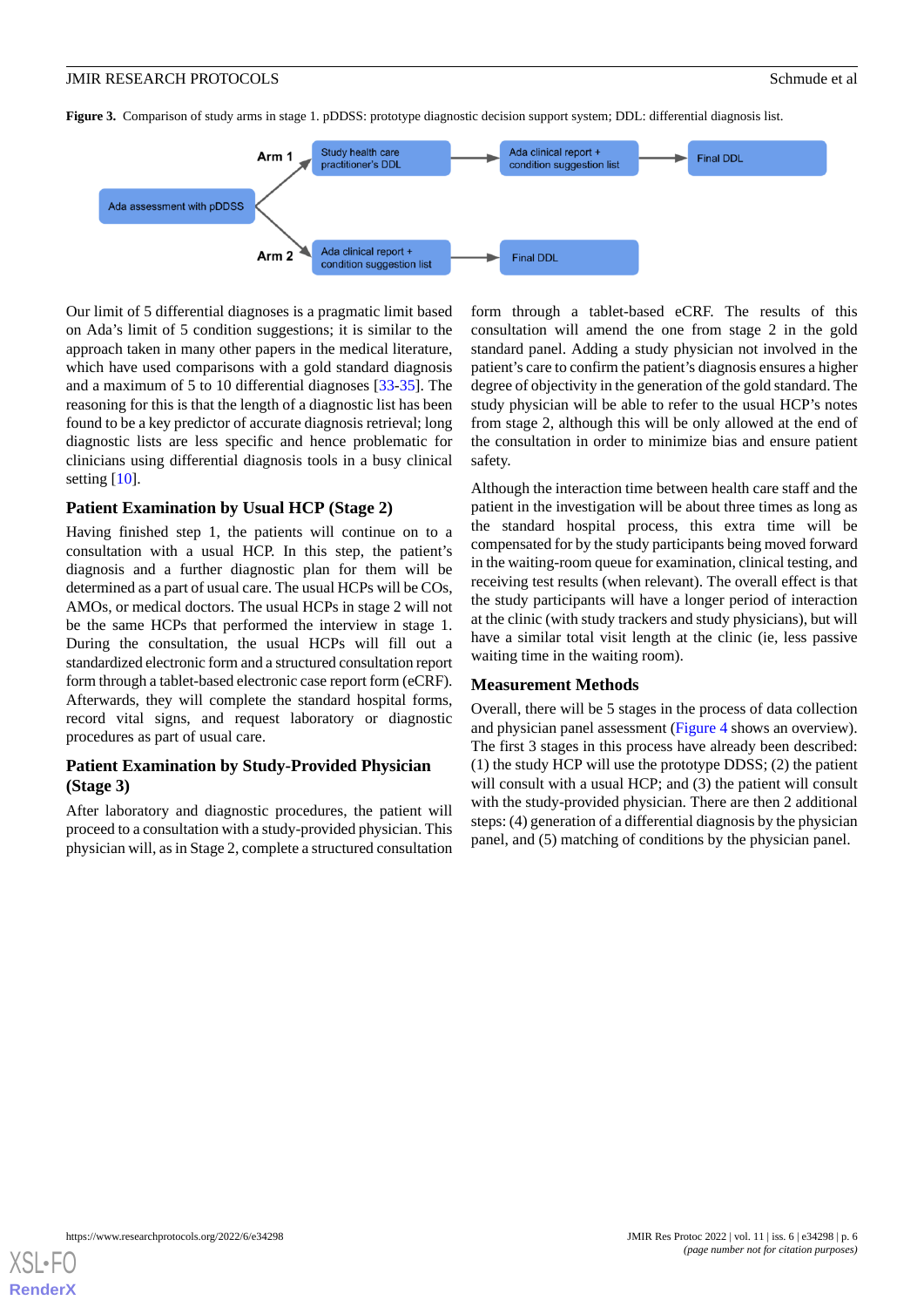<span id="page-6-0"></span>**Figure 4.** Data flowchart. DDL: differential diagnosis list; DDSS: diagnostic decision support system.



The physician panel in step 4 that makes the differential diagnoses will be made up of 3 local physicians, each with at least 3 years of full-time clinical experience (the majority in general medicine), who will carry out a review process; this process will yield the gold standard differential diagnosis list for each case. The physician panel members have been thoroughly screened and chosen by the principal investigator of this study, who is a native Tanzanian doctor with over 20 years of experience as a medical doctor and several additional years of experience as an instructor at Muhimbili University of Health and Allied Sciences. All physician panelists are required to have an active medical license and to be available for at least 9 hours per week during the physician panel process in order to be immersed enough in the process. Two independent "reviewer" physicians on the panel will review the diagnoses from the usual HCP and the study-provided physician, the pseudo-anonymized medical history, and the symptoms of each patient. They will assign a preliminary differential diagnosis list and a principal diagnosis to each case based on history and symptoms alone and then assign a final differential diagnosis list and principal diagnosis based on the full patient clinical file (this will include vital signs and results from medical examinations and diagnostic tests). In case of disagreement between the 2 differential diagnosis lists, a third reviewer will make a final decision. The tenth revision of the International Statistical Classification of Diseases and Related Health Problems will be used to determine all diagnoses.

The matching of conditions by the physician panel in step 5 will involve matching the diagnoses made by the usual HCP

[XSL](http://www.w3.org/Style/XSL)•FO **[RenderX](http://www.renderx.com/)**

and study-provided physician with the diagnoses made by the reviewer physicians on the physician panel. The same procedure for the DDSS condition list will be carried out by the reviewer physicians. As in step 4, a third reviewer physician will make a final decision if there is disagreement between the 2 reviewer physicians. The primary comparator of the Ada assessment is the differential diagnosis obtained before the addition of vital sign measurement, physical examination, and additional diagnostic tests. Looking at the differential diagnosis list at each point in the patient's clinical journey is still a relevant point of comparison.

Finally, the data collection performed in these 5 steps will be analyzed (details are in the "Data Analysis" section). In order to determine the usability, usefulness, and acceptability of the prototype DDSS, the usual HCP questionnaires, in addition to the patient questionnaires, will be analyzed and described using methods appropriate to modified Likert-scale questionnaire data [[26\]](#page-10-2).

# **Endpoints**

#### *Primary Endpoints*

The first endpoint will be the condition suggestion accuracy and comprehensiveness of the prototype DDSS, evaluated against the gold standard differential diagnosis determined by the review panel, reported in the context of the accuracy of the usual HCP. The second endpoint will be the study HCP's condition suggestion accuracy and comprehensiveness, which will be compared between arm 1 (in which the HCPs determine their own list of condition suggestions before seeing the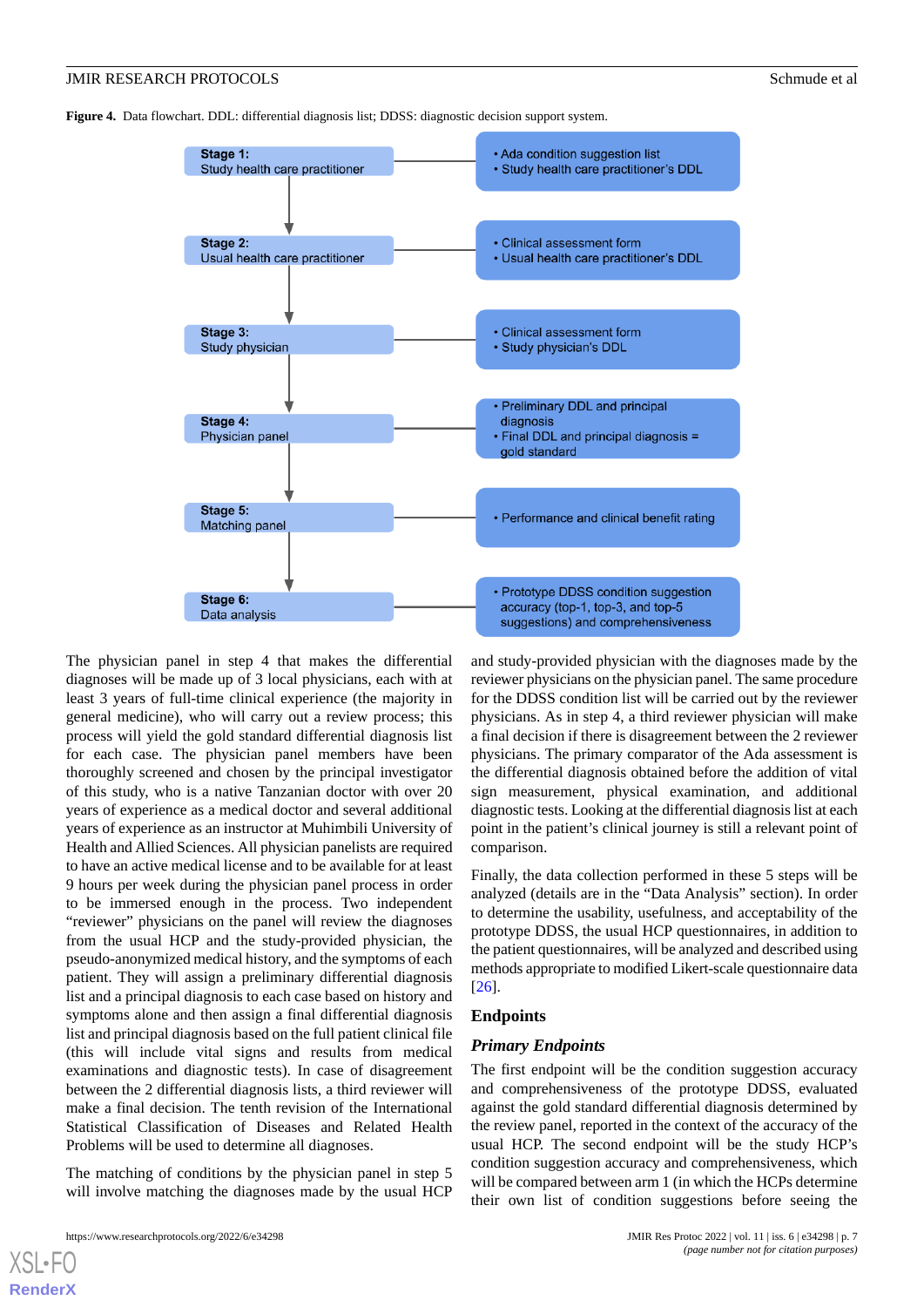prototype DDSS's condition suggestions, then create a final ranked list of condition suggestions) and arm 2 (in which they see the prototype DDSS's condition suggestions before determining their list of overall ranked condition suggestions). The third endpoint will be a comparison of the study HCP's condition suggestion accuracy and comprehensiveness in arm 1 in the preliminary and final DDLs.

# *Additional Data of Interest*

Additional data of interest will include qualitative data on the usability, usefulness, and acceptability of the prototype DDSS.

# **Outcomes and Outcome Measures**

The design of this study is based on the literature on pilot study design, as it will serve as a guide for a larger trial in the future [[36](#page-10-10)[,37](#page-10-11)]. The sample size of a minimum of 50 participants was a pragmatic determination of a number of participants that could be used to assess the ability to recruit patients across a spectrum of conditions in a clinic of this type and in this setting, to evaluate the feasibility of collection of the complete study data, and to allow an accurate analysis. There are multiple aspects of study design and operation that will be explored in this pilot study: (1) investigating if it is feasible to determine the accuracy and comprehensiveness of the Ada DDSS for a large range of symptoms and conditions in multiple different age groups; (2) establishing how many patients and HCPs can be recruited and the likely number of completed patient and HCP questionnaires; (3) trialing new methods and enabling power calculations intended to be used in a later single- or multicenter randomized controlled trial; and (4) evaluating the general feasibility, both technical and logistical, of a full-scale study, including issues of data collection and questionnaire design. The pilot has not been powered to definitively accept or reject the scientific hypotheses, as a pilot is required before the sample size for a definitive study can be estimated.

# **Risk-Benefit Assessment**

This study does not pose any risk to the patients, as it is solely observational; therefore, there is no need for additional safety management. Patients requiring immediate medical care and clinically unstable patients will be excluded. If patients are called into their appointment before the study HCP finishes the prototype DDSS assessment, they will be excluded from the study process and analysis and proceed to usual care, meaning there will be no delay in the diagnosis or treatment of any patient. Although there will be 2 extra consultations for patients enrolled in the study, these consultations will generally require less than 10 minutes; therefore, it is highly unlikely to delay a patient's diagnosis or treatment.

# **Data Management and Data Safety**

This study has a data management plan that outlines the guidelines by which data entry will take place. All consent forms will be paper based; the rest of the data will be collected electronically. Paper records will be kept in a locked cabinet in the facility only accessible by study-specific personnel, while for electronic data, a clinical-trial electronic data capture (EDC) system (REDCap) will be used. Overall, study-site data collection will go through a secured local area network, allowing data sharing on site. Study personnel, who will be provided

 $XS$ -FO **[RenderX](http://www.renderx.com/)** unique usernames and passwords, will be trained on the EDC system. Before committing data to the EDC system, the research assistant will first verify that the data are correct. After this, the research assistant will not have access to the data, as they will be automatically locked after each commit. Storage of the data will last a minimum of 3 years from the date that the last patient is seen at Muhimbili University of Health and Allied Sciences; 10% of the digitized usual care consultation notes will undergo source-data verification.

# **Data Analysis**

Applying the definition from Gilbert et al [\[31](#page-10-7)], we will assess the accuracy and comprehensiveness of the top-1, top-3, and top-5 suggested conditions by the prototype DDSS in comparison to the gold standard differential diagnoses. Data analysis will also be carried out as presented by Gilbert. In short, descriptive tests and statistics appropriate for categorical data will be utilized to compare condition suggestion accuracy. To analyze if the proportion of correct condition suggestions from the prototype DDSS, from the usual HCPs, and from the study-provided physicians are drawn from the same distributions, the chi-squared test will be applied. If there is a significant difference, we will apply a 2-sided post hoc pairwise Fisher exact test to compare the prototype DDSS and the practitioners. Due to the low sample size of this pilot study, it may be the case that the chi-squared tests will not produce significant results. As the study goal is the comparison of the prototype DDSS to usual care, the ratings of the usual HCPs will be strictly anonymized.

# **Patient and Public Involvement**

No patients or members of the public were directly involved in the development of the research hypotheses or study design. However, feedback and learnings from patients and other individuals from past, related studies of the Ada SAA, as well as previous studies carried out at the study site, were used to help design the study and patient interaction protocols [[24,](#page-10-0)[26,](#page-10-2)[27](#page-10-3)[,31](#page-10-7)].

# **Ethics Approval**

The pilot study received ethics approval from the ethics committee of Muhimbili University of Health and Allied Sciences (MUHAS-REC-09-2019-044) and the National Institute for Medical Research (NIMR/HQ/R.8c/Vol. I/922). All amendments to the protocol have been reported and adapted on the basis of the requirements of the ethics committee. The trial has been registered at ClinicalTrials.gov with the registration number NCT04958577.

# *Results*

Patient recruitment started in October 2021 in the outpatient clinic of the Mbagala Rangi Tatu Hospital. Participants will be recruited directly in the waiting room of the outpatient clinic. Data collection will conclude in May 2022. Data analysis is planned to be finished by the end of June 2022. The results will be submitted to peer-reviewed journals and local and international stakeholders and will be communicated in editorials and articles by Ada Health GmbH.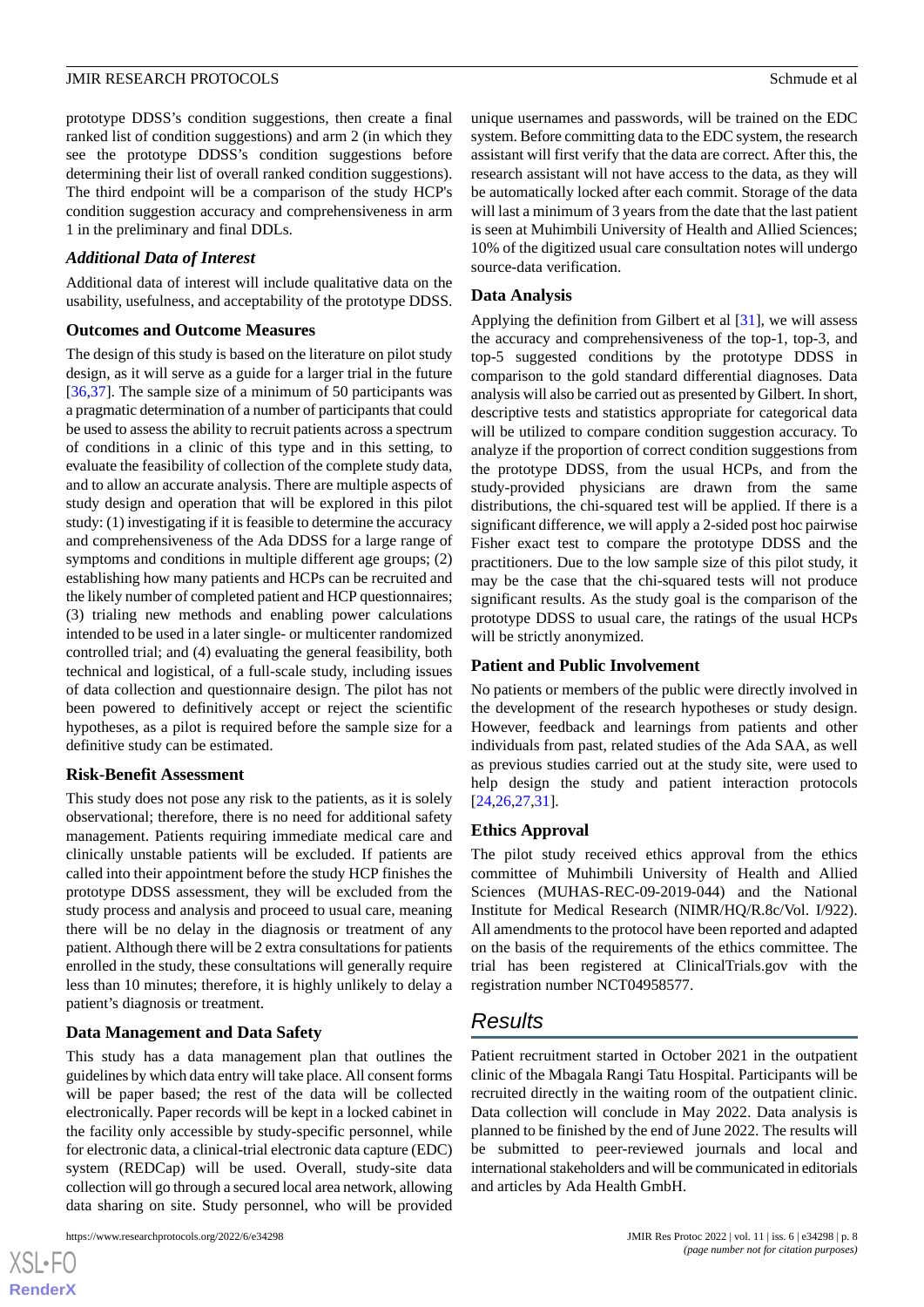# *Discussion*

As this is the first study of a chatbot-based DDSS on a broad range of conditions conducted in an LMIC, we expect that our pilot results will show variable accuracy compared to DDSSs used in HICs. Nevertheless, we expect good overall usability and acceptance of the prototype.

# **Development of a New DDSS for LMICs**

While health care systems in HICs can also benefit from DDSSs, there is a substantially higher need for improvement in the delivery of qualitative health care in LMICs [\[2](#page-9-0),[4\]](#page-9-2). Due to their high scalability, digital solutions such as mobile health tools can be cost-effective in mitigating these problems. Web-based applications have hardware requirements that are quite low. Internet connectivity is still required, but while there are gaps, especially in rural settings, the quality of internet connectivity is increasing in many LMIC settings [[38\]](#page-10-12). Additionally, this approach makes it possible to update the DDSS without extensive maintenance on the HCP side. Artificial intelligence–based and short message service–based health tools have already been used in different areas of medicine in Africa [[39](#page-10-13)[-42](#page-10-14)].

Widespread adoption of CDSSs requires high usability and integration into the clinical workflow with minimal disruption. This study is an important step in the iterative, user-centered design process that we will use to develop a DDSS for LMIC health care workers. On one hand, this study will provide insights into the accuracy of the app and enable us to improve our medical database based on real-world experience in the setting of an African clinic. On the other hand, the qualitative data on the usability, usefulness, and acceptability of the prototype DDSS will give us the opportunity to further develop the current prototype to match the needs of our target users

(health care workers, in this case) and thus increase acceptance of the tool.

This study will test one cycle of a design process and will gather further information on the appropriateness of a chatbot-based DDSS for mid-level HCPs. The study outcomes will allow further ideation and definition of the requirements in later prototypes.

# **Strengths and Limitations of the Current Study**

There are several strengths and limitations to this study. It is prospective, unlike previous assessments of DDSS performance, which have mostly been retrospective [\[10](#page-9-8)]. The Tanzanian outpatient clinic setting will provide a heterogeneous patient population. Through the application of broad inclusion criteria, we aim to include a diverse patient population with varied conditions covering a wide range of age groups. Another strength of this design is the approach to determining the gold standard diagnosis, which is based on the methods in Gilbert et al [[31\]](#page-10-7) and Semigran et al [[43\]](#page-10-15) and will use a physician panel and voting methods to achieve high objectivity and independence.

This is a single-site study in the outpatient clinic of a Tanzanian district hospital; therefore, the study's findings may not be applicable to other LMICs. The relatively small enrollment target of a minimum of 50 participants is another limitation, but as this is a pilot study, this sample size is adequate to enable the design of a definitive later study. The study questionnaires filled out by the participants and the usual HCPs are not based on previously validated instruments and thus response bias cannot be excluded.

Considering the pilot character of this study, the limitations are appropriate, as the findings of this study can be used in the conception of a larger trial that will validate the accuracy and usefulness of a chatbot-based DDSS.

# **Acknowledgments**

Ada Health GmbH sponsored this study through research grant funding from Fondation Botnar (6270).

# **Authors' Contributions**

MS, NS, HA, MB, LO, EM, PB, ET, RV and SG contributed to planning (study conception and protocol development). All authors contributed to commenting on drafts of the protocol. SG is the guarantor for this work. The corresponding author, SG, attests that all listed authors meet the authorship criteria and that no others meeting the criteria have been omitted.

# <span id="page-8-1"></span>**Conflicts of Interest**

MS, HA, LO, EM, PB, ET, RV and SG are or were employees, contractors, or equity holders in Ada Health GmbH. All should be considered to have an interest in Ada Health GmbH. HA is a director of the Ada Health Foundation GmbH. The Ada Health GmbH research team has received research grant funding from Fondation Botnar and the Bill & Melinda Gates Foundation.

# <span id="page-8-0"></span>**Multimedia Appendix 1**

SPIRIT checklist. [[PDF File \(Adobe PDF File\), 83 KB](https://jmir.org/api/download?alt_name=resprot_v11i6e34298_app1.pdf&filename=36b2374bac6d5679a6b0acb68c07f9dd.pdf)-[Multimedia Appendix 1\]](https://jmir.org/api/download?alt_name=resprot_v11i6e34298_app1.pdf&filename=36b2374bac6d5679a6b0acb68c07f9dd.pdf)

# **References**

[XSL](http://www.w3.org/Style/XSL)•FO **[RenderX](http://www.renderx.com/)**

1. Global health workforce shortage to reach 12.9 million in coming decades. World Health Organization. URL: [https://apps.](https://apps.who.int/mediacentre/news/releases/2013/health-workforce-shortage/en/index.html) [who.int/mediacentre/news/releases/2013/health-workforce-shortage/en/index.html](https://apps.who.int/mediacentre/news/releases/2013/health-workforce-shortage/en/index.html) [accessed 2022-05-12]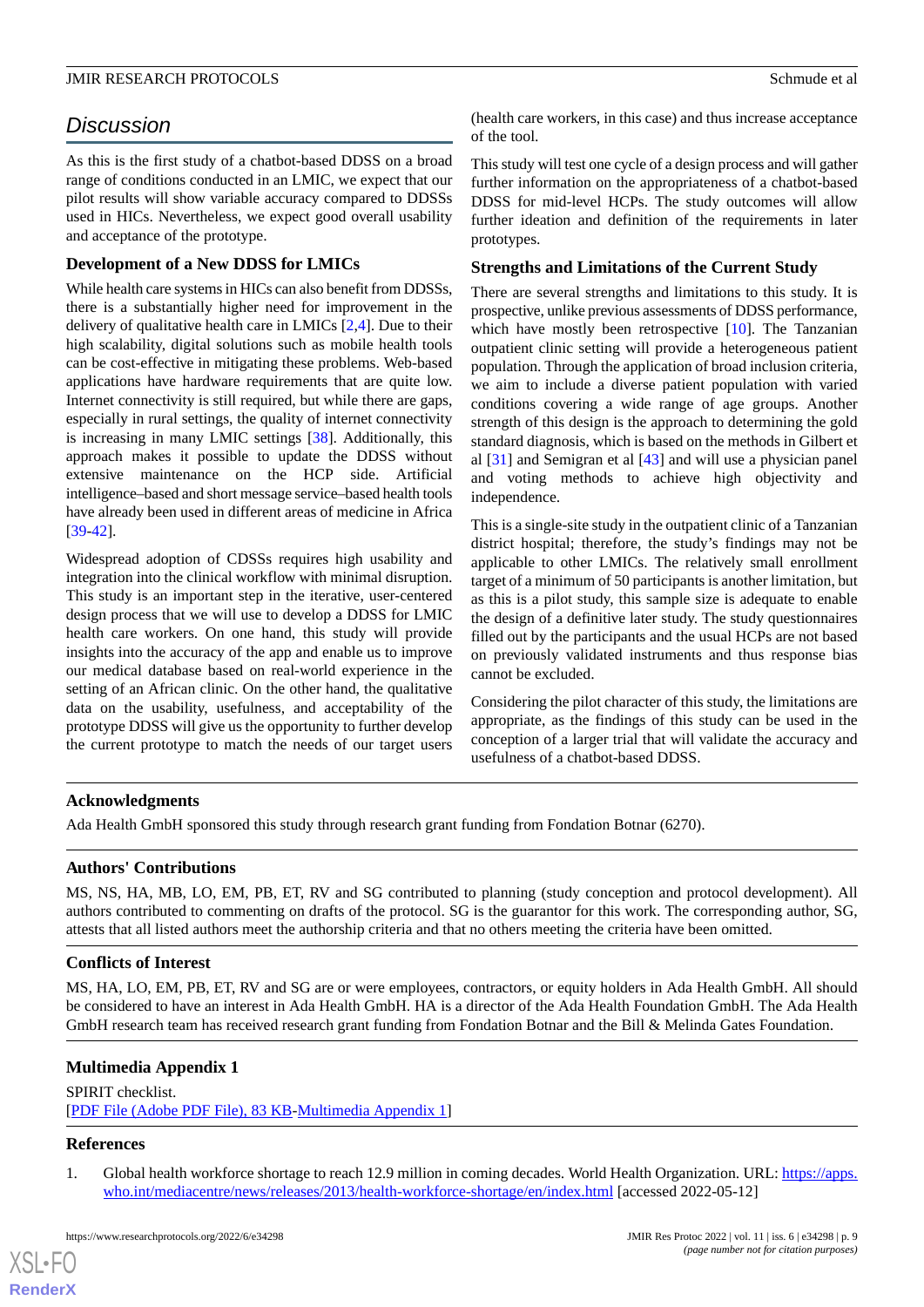- <span id="page-9-0"></span>2. Di Giorgio L, Evans DK, Lindelow M, Nguyen SN, Svensson J, Wane W, et al. Analysis of clinical knowledge, absenteeism and availability of resources for maternal and child health: a cross-sectional quality of care study in 10 African countries. BMJ Glob Health 2020 Dec;5(12):e003377 [\[FREE Full text\]](https://gh.bmj.com/lookup/pmidlookup?view=long&pmid=33355259) [doi: [10.1136/bmjgh-2020-003377](http://dx.doi.org/10.1136/bmjgh-2020-003377)] [Medline: [33355259](http://www.ncbi.nlm.nih.gov/entrez/query.fcgi?cmd=Retrieve&db=PubMed&list_uids=33355259&dopt=Abstract)]
- <span id="page-9-2"></span><span id="page-9-1"></span>3. Service Delivery Indicators Health Survey 2014 - Harmonized Public Use Data. World Bank. URL: [https://microdata.](https://microdata.worldbank.org/index.php/catalog/2582/related-materials) [worldbank.org/index.php/catalog/2582/related-materials](https://microdata.worldbank.org/index.php/catalog/2582/related-materials) [accessed 2022-05-12]
- 4. Kruk ME, Gage AD, Joseph NT, Danaei G, García-Saisó S, Salomon JA. Mortality due to low-quality health systems in the universal health coverage era: a systematic analysis of amenable deaths in 137 countries. The Lancet 2018 Nov 17;392(10160):2203-2212 [[FREE Full text](https://linkinghub.elsevier.com/retrieve/pii/S0140-6736(18)31668-4)] [doi: [10.1016/S0140-6736\(18\)31668-4\]](http://dx.doi.org/10.1016/S0140-6736(18)31668-4) [Medline: [30195398\]](http://www.ncbi.nlm.nih.gov/entrez/query.fcgi?cmd=Retrieve&db=PubMed&list_uids=30195398&dopt=Abstract)
- <span id="page-9-4"></span><span id="page-9-3"></span>5. Agarwal S, Glenton C, Tamrat T, Henschke N, Maayan N, Fønhus MS, et al. Decision-support tools via mobile devices to improve quality of care in primary healthcare settings. Cochrane Database Syst Rev 2021 Jul 27;7:CD012944 [[FREE Full](http://europepmc.org/abstract/MED/34314020) [text](http://europepmc.org/abstract/MED/34314020)] [doi: [10.1002/14651858.CD012944.pub2\]](http://dx.doi.org/10.1002/14651858.CD012944.pub2) [Medline: [34314020](http://www.ncbi.nlm.nih.gov/entrez/query.fcgi?cmd=Retrieve&db=PubMed&list_uids=34314020&dopt=Abstract)]
- <span id="page-9-5"></span>6. Bright TJ, Wong A, Dhurjati R, Bristow E, Bastian L, Coeytaux RR, et al. Effect of clinical decision-support systems: a systematic review. Ann Intern Med 2012 Jul 3;157(1):29-43. [doi: [10.7326/0003-4819-157-1-201207030-00450](http://dx.doi.org/10.7326/0003-4819-157-1-201207030-00450)] [Medline: [22751758](http://www.ncbi.nlm.nih.gov/entrez/query.fcgi?cmd=Retrieve&db=PubMed&list_uids=22751758&dopt=Abstract)]
- <span id="page-9-6"></span>7. Holbrook A, Thabane L, Keshavjee K, Dolovich L, Bernstein B, Chan D, et al. Individualized electronic decision support and reminders to improve diabetes care in the community: COMPETE II randomized trial. CMAJ 2009 Jul 7;181(1-2):37-44 [[FREE Full text](http://www.cmaj.ca/cgi/pmidlookup?view=long&pmid=19581618)] [doi: [10.1503/cmaj.081272\]](http://dx.doi.org/10.1503/cmaj.081272) [Medline: [19581618](http://www.ncbi.nlm.nih.gov/entrez/query.fcgi?cmd=Retrieve&db=PubMed&list_uids=19581618&dopt=Abstract)]
- <span id="page-9-7"></span>8. Devaraj S, Sharma SK, Fausto DJ, Viernes S, Kharrazi H. Barriers and Facilitators to Clinical Decision Support Systems Adoption: A Systematic Review. J Bus Adm Res 2014 Jul 24;3(2):36. [doi: [10.5430/jbar.v3n2p36\]](http://dx.doi.org/10.5430/jbar.v3n2p36)
- <span id="page-9-8"></span>9. Sutton RT, Pincock D, Baumgart DC, Sadowski DC, Fedorak RN, Kroeker KI. An overview of clinical decision support systems: benefits, risks, and strategies for success. NPJ Digit Med 2020;3:17 [[FREE Full text\]](https://www.nature.com/articles/s41746-020-0221-y.pdf) [doi: [10.1038/s41746-020-0221-y\]](http://dx.doi.org/10.1038/s41746-020-0221-y) [Medline: [32047862](http://www.ncbi.nlm.nih.gov/entrez/query.fcgi?cmd=Retrieve&db=PubMed&list_uids=32047862&dopt=Abstract)]
- <span id="page-9-9"></span>10. Riches N, Panagioti M, Alam R, Cheraghi-Sohi S, Campbell S, Esmail A, et al. The Effectiveness of Electronic Differential Diagnoses (DDX) Generators: A Systematic Review and Meta-Analysis. PLoS One 2016 Mar 8;11(3):e0148991 [\[FREE](https://dx.plos.org/10.1371/journal.pone.0148991) [Full text\]](https://dx.plos.org/10.1371/journal.pone.0148991) [doi: [10.1371/journal.pone.0148991](http://dx.doi.org/10.1371/journal.pone.0148991)] [Medline: [26954234](http://www.ncbi.nlm.nih.gov/entrez/query.fcgi?cmd=Retrieve&db=PubMed&list_uids=26954234&dopt=Abstract)]
- <span id="page-9-11"></span><span id="page-9-10"></span>11. Berner ES, Graber ML. Overconfidence as a cause of diagnostic error in medicine. Am J Med 2008 May 01;121(5 Suppl):S2-23. [doi: [10.1016/j.amjmed.2008.01.001\]](http://dx.doi.org/10.1016/j.amjmed.2008.01.001) [Medline: [18440350](http://www.ncbi.nlm.nih.gov/entrez/query.fcgi?cmd=Retrieve&db=PubMed&list_uids=18440350&dopt=Abstract)]
- 12. Graber MA, VanScoy D. How well does decision support software perform in the emergency department? Emerg Med J 2003 Sep;20(5):426-428 [\[FREE Full text\]](https://emj.bmj.com/lookup/pmidlookup?view=long&pmid=12954680) [doi: [10.1136/emj.20.5.426\]](http://dx.doi.org/10.1136/emj.20.5.426) [Medline: [12954680\]](http://www.ncbi.nlm.nih.gov/entrez/query.fcgi?cmd=Retrieve&db=PubMed&list_uids=12954680&dopt=Abstract)
- <span id="page-9-12"></span>13. Bond WF, Schwartz LM, Weaver KR, Levick D, Giuliano M, Graber ML. Differential diagnosis generators: an evaluation of currently available computer programs. J Gen Intern Med 2012 Feb;27(2):213-219 [[FREE Full text](http://europepmc.org/abstract/MED/21789717)] [doi: [10.1007/s11606-011-1804-8\]](http://dx.doi.org/10.1007/s11606-011-1804-8) [Medline: [21789717](http://www.ncbi.nlm.nih.gov/entrez/query.fcgi?cmd=Retrieve&db=PubMed&list_uids=21789717&dopt=Abstract)]
- <span id="page-9-13"></span>14. Martinez-Franco AI, Sanchez-Mendiola M, Mazon-Ramirez JJ, Hernandez-Torres I, Rivero-Lopez C, Spicer T, et al. Diagnostic accuracy in Family Medicine residents using a clinical decision support system (DXplain): a randomized-controlled trial. Diagnosis (Berl) 2018 Jun 27;5(2):71-76. [doi: [10.1515/dx-2017-0045](http://dx.doi.org/10.1515/dx-2017-0045)] [Medline: [29730649](http://www.ncbi.nlm.nih.gov/entrez/query.fcgi?cmd=Retrieve&db=PubMed&list_uids=29730649&dopt=Abstract)]
- <span id="page-9-14"></span>15. Evidence-Informed Policy Making in the United Republic of Tanzania: Setting REACH-policy initiative priorities for 2008 - 2010. National Institute for Medical Research. URL: [http://publications.universalhealth2030.org/uploads/](http://publications.universalhealth2030.org/uploads/reach-tanzania_report-2008-10.pdf) [reach-tanzania\\_report-2008-10.pdf](http://publications.universalhealth2030.org/uploads/reach-tanzania_report-2008-10.pdf) [accessed 2022-05-13]
- <span id="page-9-16"></span><span id="page-9-15"></span>16. Kapologwe NA, Meara JG, Kengia JT, Sonda Y, Gwajima D, Alidina S, et al. Development and upgrading of public primary healthcare facilities with essential surgical services infrastructure: a strategy towards achieving universal health coverage in Tanzania. BMC Health Serv Res 2020 Mar 17;20(1):218 [\[FREE Full text\]](https://bmchealthservres.biomedcentral.com/articles/10.1186/s12913-020-5057-2) [doi: [10.1186/s12913-020-5057-2\]](http://dx.doi.org/10.1186/s12913-020-5057-2) [Medline: [32183797](http://www.ncbi.nlm.nih.gov/entrez/query.fcgi?cmd=Retrieve&db=PubMed&list_uids=32183797&dopt=Abstract)]
- <span id="page-9-17"></span>17. Health Sector Strategic Plan July 2021 – June 2026. Mwanza Intervention Trials Unit. URL: [https://mitu.or.tz/wp-content/](https://mitu.or.tz/wp-content/uploads/2021/07/Tanzania-Health-Sector-Strategic-Plan-V-17-06-2021-Final-signed.pdf) [uploads/2021/07/Tanzania-Health-Sector-Strategic-Plan-V-17-06-2021-Final-signed.pdf](https://mitu.or.tz/wp-content/uploads/2021/07/Tanzania-Health-Sector-Strategic-Plan-V-17-06-2021-Final-signed.pdf) [accessed 2022-05-12]
- <span id="page-9-18"></span>18. Lassi ZS, Cometto G, Huicho L, Bhutta ZA. Quality of care provided by mid-level health workers: systematic review and meta-analysis. Bull World Health Organ 2013 Nov 01;91(11):824-833I [[FREE Full text](http://europepmc.org/abstract/MED/24347706)] [doi: [10.2471/BLT.13.118786\]](http://dx.doi.org/10.2471/BLT.13.118786) [Medline: [24347706](http://www.ncbi.nlm.nih.gov/entrez/query.fcgi?cmd=Retrieve&db=PubMed&list_uids=24347706&dopt=Abstract)]
- <span id="page-9-19"></span>19. Rick T, Moshi D. The Tanzanian assistant medical officer. JAAPA 2018 Apr;31(4):43-47. [doi: [10.1097/01.JAA.0000531051.04879.59](http://dx.doi.org/10.1097/01.JAA.0000531051.04879.59)] [Medline: [30973533](http://www.ncbi.nlm.nih.gov/entrez/query.fcgi?cmd=Retrieve&db=PubMed&list_uids=30973533&dopt=Abstract)]
- <span id="page-9-20"></span>20. Millen E, Salim N, Azadzoy H, Bane MM, O'Donnell L, Schmude M, et al. Study protocol for a pilot prospective, observational study investigating the condition suggestion and urgency advice accuracy of a symptom assessment app in sub-Saharan Africa: the AFYA-'Health' Study. BMJ Open 2022 Apr 11;12(4):e055915 [[FREE Full text](https://bmjopen.bmj.com/lookup/pmidlookup?view=long&pmid=35410928)] [doi: [10.1136/bmjopen-2021-055915\]](http://dx.doi.org/10.1136/bmjopen-2021-055915) [Medline: [35410928](http://www.ncbi.nlm.nih.gov/entrez/query.fcgi?cmd=Retrieve&db=PubMed&list_uids=35410928&dopt=Abstract)]
- <span id="page-9-21"></span>21. Chan A, Tetzlaff JM, Altman DG, Laupacis A, Gøtzsche PC, Krleža-Jerić K, et al. SPIRIT 2013 statement: defining standard protocol items for clinical trials. Ann Intern Med 2013 Feb 5;158(3):200-207. [doi: [10.7326/0003-4819-158-3-201302050-00583](http://dx.doi.org/10.7326/0003-4819-158-3-201302050-00583)] [Medline: [23295957](http://www.ncbi.nlm.nih.gov/entrez/query.fcgi?cmd=Retrieve&db=PubMed&list_uids=23295957&dopt=Abstract)]
- 22. Gosbee J. Human factors engineering and patient safety. Qual Saf Health Care 2002 Dec;11(4):352-354 [\[FREE Full text\]](https://qhc.bmj.com/lookup/pmidlookup?view=long&pmid=12468696) [doi: [10.1136/qhc.11.4.352](http://dx.doi.org/10.1136/qhc.11.4.352)] [Medline: [12468696\]](http://www.ncbi.nlm.nih.gov/entrez/query.fcgi?cmd=Retrieve&db=PubMed&list_uids=12468696&dopt=Abstract)
- 23. Health. Powered by Ada. Ada Health GmbH. URL:<https://ada.com/> [accessed 2022-05-12]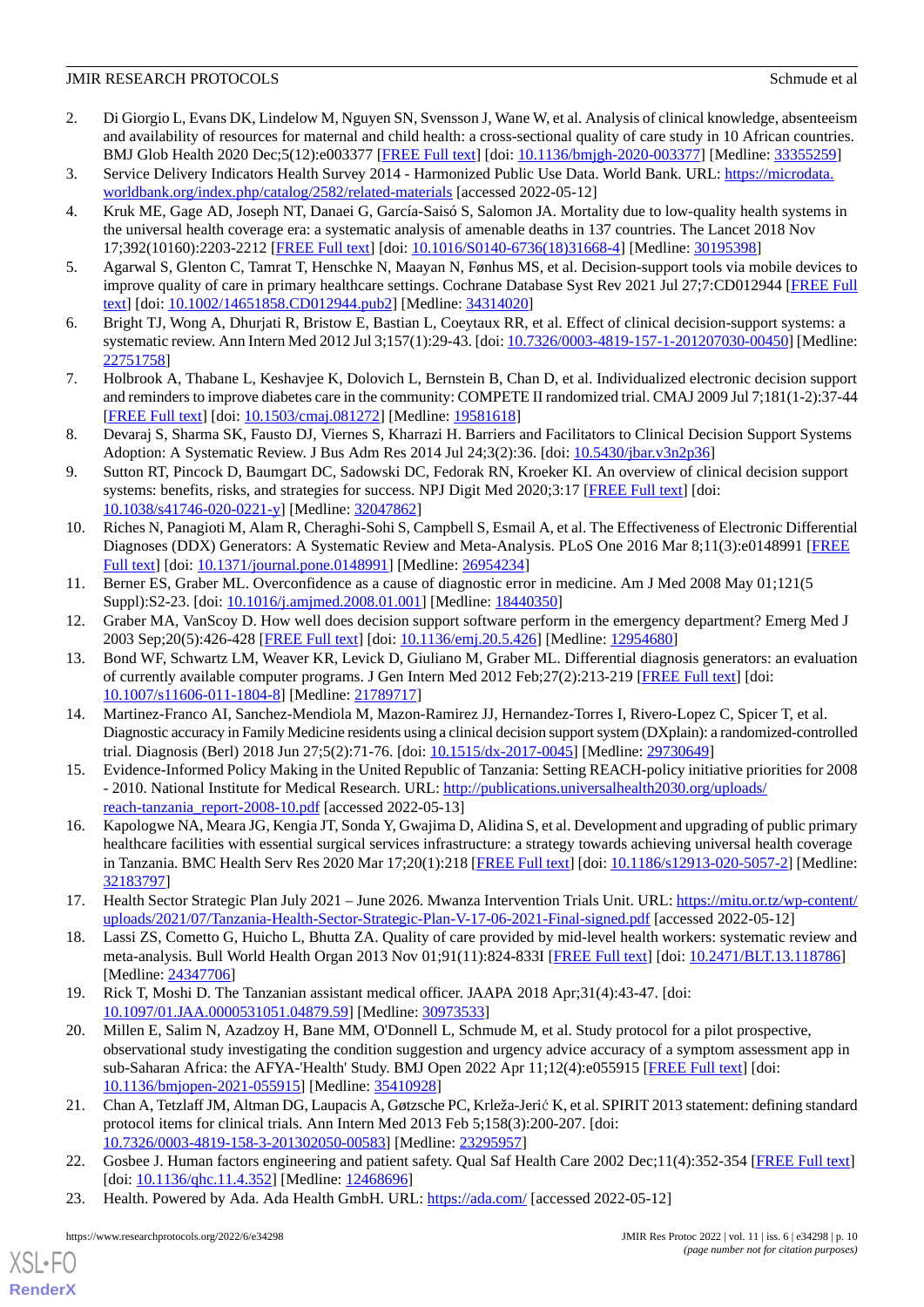- <span id="page-10-0"></span>24. Miller S, Gilbert S, Virani V, Wicks P. Patients' Utilization and Perception of an Artificial Intelligence-Based Symptom Assessment and Advice Technology in a British Primary Care Waiting Room: Exploratory Pilot Study. JMIR Hum Factors 2020 Jul 10;7(3):e19713 [[FREE Full text](https://humanfactors.jmir.org/2020/3/e19713/)] [doi: [10.2196/19713\]](http://dx.doi.org/10.2196/19713) [Medline: [32540836](http://www.ncbi.nlm.nih.gov/entrez/query.fcgi?cmd=Retrieve&db=PubMed&list_uids=32540836&dopt=Abstract)]
- <span id="page-10-1"></span>25. Cotte F, Mueller T, Gilbert S, Blümke B, Multmeier J, Hirsch MC, et al. Safety of Triage Self-assessment Using a Symptom Assessment App for Walk-in Patients in the Emergency Care Setting: Observational Prospective Cross-sectional Study. JMIR Mhealth Uhealth 2022 Mar 28;10(3):e32340 [[FREE Full text](https://mhealth.jmir.org/2022/3/e32340/)] [doi: [10.2196/32340\]](http://dx.doi.org/10.2196/32340) [Medline: [35343909\]](http://www.ncbi.nlm.nih.gov/entrez/query.fcgi?cmd=Retrieve&db=PubMed&list_uids=35343909&dopt=Abstract)
- <span id="page-10-2"></span>26. Scheder-Bieschin J, Blümke B, de Buijzer E, Cotte F, Echterdiek F, Nacsa J, et al. Improving Emergency Department Patient-Physician Conversation Through an Artificial Intelligence Symptom-Taking Tool: Mixed Methods Pilot Observational Study. JMIR Form Res 2022 Feb 07;6(2):e28199 [\[FREE Full text\]](https://formative.jmir.org/2022/2/e28199/) [doi: [10.2196/28199](http://dx.doi.org/10.2196/28199)] [Medline: [35129452](http://www.ncbi.nlm.nih.gov/entrez/query.fcgi?cmd=Retrieve&db=PubMed&list_uids=35129452&dopt=Abstract)]
- <span id="page-10-4"></span><span id="page-10-3"></span>27. Timiliotis J, Blümke B, Serfözö PD, Gilbert S, Ondrésik M, Türk E, et al. A Novel Diagnostic Decision Support System for Medical Professionals: Prospective Feasibility Study. JMIR Form Res 2022 Mar 24;6(3):e29943 [\[FREE Full text](https://formative.jmir.org/2022/3/e29943/)] [doi: [10.2196/29943\]](http://dx.doi.org/10.2196/29943) [Medline: [35323125\]](http://www.ncbi.nlm.nih.gov/entrez/query.fcgi?cmd=Retrieve&db=PubMed&list_uids=35323125&dopt=Abstract)
- <span id="page-10-5"></span>28. Ronicke S, Hirsch MC, Türk E, Larionov K, Tientcheu D, Wagner AD. Can a decision support system accelerate rare disease diagnosis? Evaluating the potential impact of Ada DX in a retrospective study. Orphanet J Rare Dis 2019 Mar 21;14(1):69 [[FREE Full text\]](https://ojrd.biomedcentral.com/articles/10.1186/s13023-019-1040-6) [doi: [10.1186/s13023-019-1040-6](http://dx.doi.org/10.1186/s13023-019-1040-6)] [Medline: [30898118](http://www.ncbi.nlm.nih.gov/entrez/query.fcgi?cmd=Retrieve&db=PubMed&list_uids=30898118&dopt=Abstract)]
- <span id="page-10-6"></span>29. Willmen T, Völkel L, Ronicke S, Hirsch MC, Kaufeld J, Rychlik RP, et al. Health economic benefits through the use of diagnostic support systems and expert knowledge. BMC Health Serv Res 2021 Sep 09;21(1):947 [[FREE Full text](https://bmchealthservres.biomedcentral.com/articles/10.1186/s12913-021-06926-y)] [doi: [10.1186/s12913-021-06926-y\]](http://dx.doi.org/10.1186/s12913-021-06926-y) [Medline: [34503507\]](http://www.ncbi.nlm.nih.gov/entrez/query.fcgi?cmd=Retrieve&db=PubMed&list_uids=34503507&dopt=Abstract)
- <span id="page-10-7"></span>30. Hirsch MC, Ronicke S, Krusche M, Wagner AD. Rare diseases 2030: how augmented AI will support diagnosis and treatment of rare diseases in the future. Ann Rheum Dis 2020 Jun;79(6):740-743 [\[FREE Full text\]](http://ard.bmj.com/lookup/pmidlookup?view=long&pmid=32209541) [doi: [10.1136/annrheumdis-2020-217125](http://dx.doi.org/10.1136/annrheumdis-2020-217125)] [Medline: [32209541\]](http://www.ncbi.nlm.nih.gov/entrez/query.fcgi?cmd=Retrieve&db=PubMed&list_uids=32209541&dopt=Abstract)
- 31. Gilbert S, Mehl A, Baluch A, Cawley C, Challiner J, Fraser H, et al. How accurate are digital symptom assessment apps for suggesting conditions and urgency advice? A clinical vignettes comparison to GPs. BMJ Open 2020 Dec 16;10(12):e040269 [\[FREE Full text](https://bmjopen.bmj.com/lookup/pmidlookup?view=long&pmid=33328258)] [doi: [10.1136/bmjopen-2020-040269\]](http://dx.doi.org/10.1136/bmjopen-2020-040269) [Medline: [33328258](http://www.ncbi.nlm.nih.gov/entrez/query.fcgi?cmd=Retrieve&db=PubMed&list_uids=33328258&dopt=Abstract)]
- <span id="page-10-8"></span>32. Gilbert S, Fenech M, Upadhyay S, Wicks P, Novorol C. Quality of condition suggestions and urgency advice provided by the Ada symptom assessment app evaluated with vignettes optimised for Australia. Aust J Prim Health 2021 Oct;27(5):377-381. [doi: [10.1071/PY21032\]](http://dx.doi.org/10.1071/PY21032) [Medline: [34706813\]](http://www.ncbi.nlm.nih.gov/entrez/query.fcgi?cmd=Retrieve&db=PubMed&list_uids=34706813&dopt=Abstract)
- 33. Ceney A, Tolond S, Glowinski A, Marks B, Swift S, Palser T. Accuracy of online symptom checkers and the potential impact on service utilisation. PLoS One 2021 Jul 15;16(7):e0254088 [[FREE Full text](https://dx.plos.org/10.1371/journal.pone.0254088)] [doi: [10.1371/journal.pone.0254088](http://dx.doi.org/10.1371/journal.pone.0254088)] [Medline: [34265845](http://www.ncbi.nlm.nih.gov/entrez/query.fcgi?cmd=Retrieve&db=PubMed&list_uids=34265845&dopt=Abstract)]
- <span id="page-10-9"></span>34. Nateqi J, Lin S, Krobath H, Gruarin S, Lutz T, Dvorak T, et al. [From symptom to diagnosis-symptom checkers re-evaluated : Are symptom checkers finally sufficient and accurate to use? An update from the ENT perspective]. HNO 2019 May; 67(5): 334-342. [doi: [10.1007/s00106-019-0666-y\]](http://dx.doi.org/10.1007/s00106-019-0666-y) [Medline: [30993374\]](http://www.ncbi.nlm.nih.gov/entrez/query.fcgi?cmd=Retrieve&db=PubMed&list_uids=30993374&dopt=Abstract)
- <span id="page-10-10"></span>35. Moreno Barriga E, Pueyo Ferrer I, Sánchez Sánchez M, Martín Baranera M, Masip Utset J. [A new artificial intelligence tool for assessing symptoms in patients seeking emergency department care: the Mediktor application]. Emergencias 2017;29(6):391-396 [[FREE Full text](http://emergencias.portalsemes.org/descargar/experiencia-de-mediktor-un-nuevo-evaluador-de-sntomas-basado-en-inteligencia-artificial-para-pacientes-atendidos-en-el-servicio-de-urgencias/)] [Medline: [29188913](http://www.ncbi.nlm.nih.gov/entrez/query.fcgi?cmd=Retrieve&db=PubMed&list_uids=29188913&dopt=Abstract)]
- <span id="page-10-12"></span><span id="page-10-11"></span>36. Moore CG, Carter RE, Nietert PJ, Stewart PW. Recommendations for planning pilot studies in clinical and translational research. Clin Transl Sci 2011 Oct;4(5):332-337 [[FREE Full text](http://europepmc.org/abstract/MED/22029804)] [doi: [10.1111/j.1752-8062.2011.00347.x\]](http://dx.doi.org/10.1111/j.1752-8062.2011.00347.x) [Medline: [22029804](http://www.ncbi.nlm.nih.gov/entrez/query.fcgi?cmd=Retrieve&db=PubMed&list_uids=22029804&dopt=Abstract)]
- <span id="page-10-13"></span>37. Thabane L, Ma J, Chu R, Cheng J, Ismaila A, Rios LP, et al. A tutorial on pilot studies: the what, why and how. BMC Med Res Methodol 2010 Jan 06;10:1 [\[FREE Full text](https://bmcmedresmethodol.biomedcentral.com/articles/10.1186/1471-2288-10-1)] [doi: [10.1186/1471-2288-10-1](http://dx.doi.org/10.1186/1471-2288-10-1)] [Medline: [20053272\]](http://www.ncbi.nlm.nih.gov/entrez/query.fcgi?cmd=Retrieve&db=PubMed&list_uids=20053272&dopt=Abstract)
- 38. Measuring digital development: Facts and figures 2021. International Telecommunication Union. URL: [https://www.](https://www.itu.int:443/en/ITU-D/Statistics/Pages/facts/default.aspx) [itu.int:443/en/ITU-D/Statistics/Pages/facts/default.aspx](https://www.itu.int:443/en/ITU-D/Statistics/Pages/facts/default.aspx) [accessed 2022-05-12]
- 39. Aranda-Jan CB, Mohutsiwa-Dibe N, Loukanova S. Systematic review on what works, what does not work and why of implementation of mobile health (mHealth) projects in Africa. BMC Public Health 2014 Feb 21;14:188 [[FREE Full text](https://bmcpublichealth.biomedcentral.com/articles/10.1186/1471-2458-14-188)] [doi: [10.1186/1471-2458-14-188](http://dx.doi.org/10.1186/1471-2458-14-188)] [Medline: [24555733\]](http://www.ncbi.nlm.nih.gov/entrez/query.fcgi?cmd=Retrieve&db=PubMed&list_uids=24555733&dopt=Abstract)
- <span id="page-10-14"></span>40. Schwalbe N, Wahl B. Artificial intelligence and the future of global health. Lancet 2020 May 16;395(10236):1579-1586 [[FREE Full text](http://europepmc.org/abstract/MED/32416782)] [doi: [10.1016/S0140-6736\(20\)30226-9\]](http://dx.doi.org/10.1016/S0140-6736(20)30226-9) [Medline: [32416782](http://www.ncbi.nlm.nih.gov/entrez/query.fcgi?cmd=Retrieve&db=PubMed&list_uids=32416782&dopt=Abstract)]
- <span id="page-10-15"></span>41. Bellemo V, Lim ZW, Lim G, Nguyen QD, Xie Y, Yip MYT, et al. Artificial intelligence using deep learning to screen for referable and vision-threatening diabetic retinopathy in Africa: a clinical validation study. Lancet Digit Health 2019 May;1(1):e35-e44 [\[FREE Full text\]](https://linkinghub.elsevier.com/retrieve/pii/S2589-7500(19)30004-4) [doi: [10.1016/S2589-7500\(19\)30004-4\]](http://dx.doi.org/10.1016/S2589-7500(19)30004-4) [Medline: [33323239\]](http://www.ncbi.nlm.nih.gov/entrez/query.fcgi?cmd=Retrieve&db=PubMed&list_uids=33323239&dopt=Abstract)
- 42. Kwizera A, Kissoon N, Musa N, Urayeneza O, Mujyarugamba P, Patterson AJ, "Sepsis in Resource-Limited Nations" Task Force of the Surviving Sepsis Campaign. A Machine Learning-Based Triage Tool for Children With Acute Infection in a Low Resource Setting. Pediatr Crit Care Med 2019 Dec;20(12):e524-e530. [doi: [10.1097/PCC.0000000000002121](http://dx.doi.org/10.1097/PCC.0000000000002121)] [Medline: [31805020](http://www.ncbi.nlm.nih.gov/entrez/query.fcgi?cmd=Retrieve&db=PubMed&list_uids=31805020&dopt=Abstract)]
- 43. Semigran HL, Linder JA, Gidengil C, Mehrotra A. Evaluation of symptom checkers for self diagnosis and triage: audit study. BMJ 2015 Jul 08;351:h3480 [[FREE Full text\]](http://www.bmj.com/lookup/pmidlookup?view=long&pmid=26157077) [doi: [10.1136/bmj.h3480](http://dx.doi.org/10.1136/bmj.h3480)] [Medline: [26157077](http://www.ncbi.nlm.nih.gov/entrez/query.fcgi?cmd=Retrieve&db=PubMed&list_uids=26157077&dopt=Abstract)]